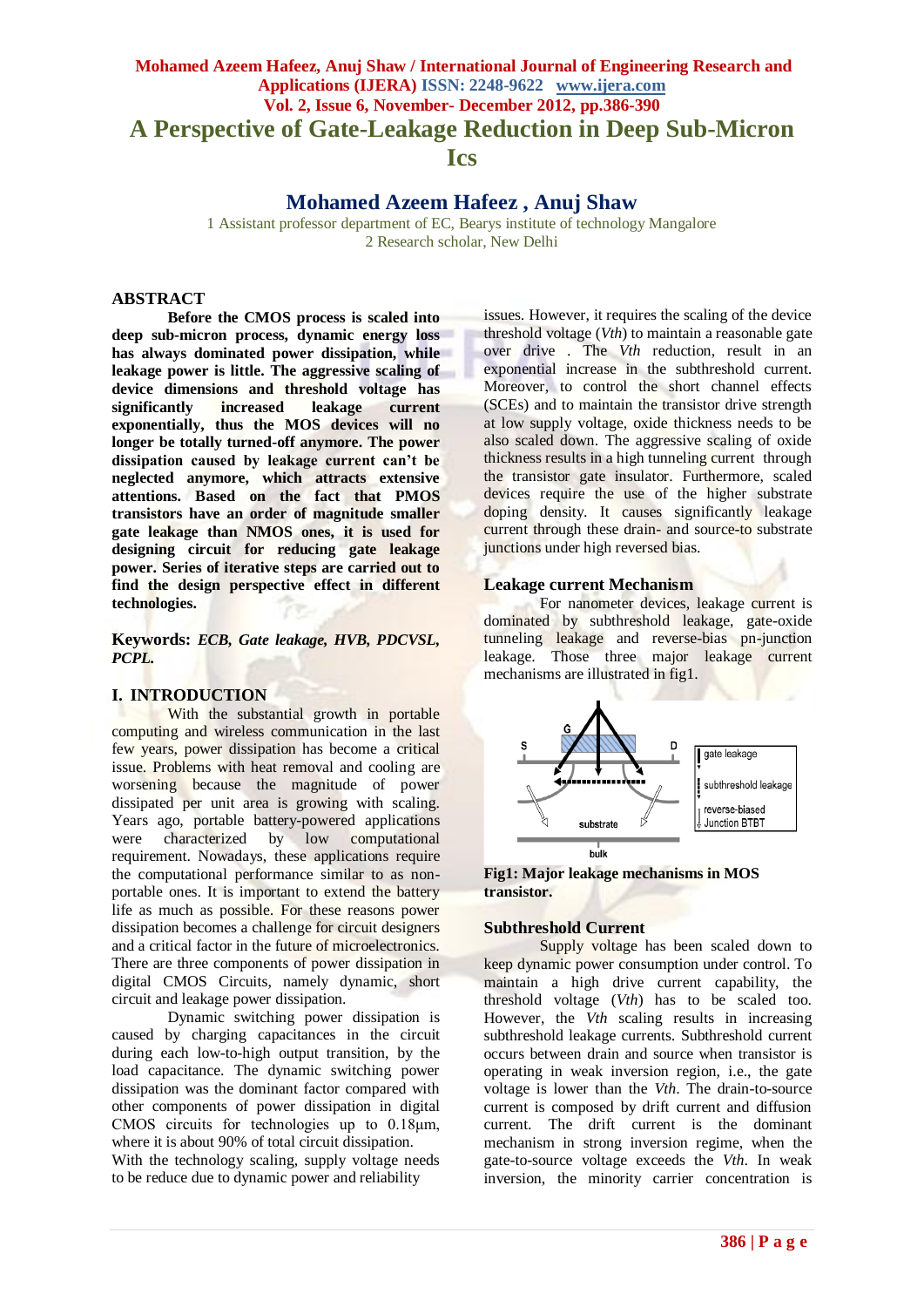almost zero, and the channel has no horizontal electric field, but a small longitudinal electric field appears due the drain-to-source voltage. In this situation, the carries move by diffusion between the source and the drain of MOS

Transistor. Therefore, the subthreshold current is dominated by diffusion current and it depends exponentially on both gate-to-source and threshold voltage.

#### **Gate Oxide Tunneling Current**

As mentioned before, the aggressive device scaling in nanometer regime increases short channel effects such as DIBL and *Vth* roll-off. To control the short channel effects, oxide thickness must also become thinner in each technology generation. Aggressive scaling of the oxide thickness, in turn, gives rise to high electric field, resulting in a high direct-tunneling current through transistor gate insulator. The tunneling of electrons (or holes) from the bulk and source/drain overlap region through the gate oxide potential barrier into the gate (or viceversa) is referred as gate oxide tunneling current. This phenomenon is related with the MOS capacitance concept. There are three major gate leakage mechanisms in a MOS structure. The first one is the electron conduction-band tunneling (ECB), where electrons tunneling from conduction band of the substrate to the conduction band of the gate (or vice versa). The second one is the electron valence-band tunneling (EVB). In this case, electrons tunneling from the valence band of the substrate to the conduct band of the gate. The last one is known as hole valence-band (HVB) tunneling, where holes tunneling from the valence band of the substrate to the valence band of the gate (Or vice- versa). Reduction of gate oxide thickness results in an increase in the field across the oxide. The high electric field coupled with low oxide thickness results in tunneling of electrons from inverted channel to gate (or vice versa) or from gate to source/drain overlap region (or vice versa) . There are two types of different tunneling, namely direct tunneling and Fowler-Nordheim (FN) tunneling. The gate leakage of micro device comes mostly from direct tunneling. In scaled devices (with oxide thickness <3 nm), the tunneling mechanism occurs through the trapezoidal energy barrier and known as the direct tunneling. The direct tunneling occurs when the potential drop across the oxide *Φ*OX is less than the  $SiO2-Si$  conduction band energy difference *Φ*OX.

### **Reverse Biased Leakage current**

The MOS transistor has two pn junctions – drain and source to well junctions. These junctions are typically reverse biased, causing a pn junction leakage current. This current is a function of junction area and doping concentration. When 'n' and "p" regions are heavily doped, band-to-band tunneling (BTBT) leakage dominates the reverse biased pn junction leakage mechanism. A high electric field across a reverse biased pn junction causes a current flow through the junction due to tunneling of electrons from the valence band of the p-region to the conduction band of the n-region as shown in fig2.



**Fig2: BTBT in reverse-biased pn junction**.

Logical families targeted to reduce static power are DCVSL (differential cascade voltage switch logic), CPL(complementary pass transistor logic).

# **Complementary Pass transistor logic (CPL)**

Complementary Pass transistor logic (CPL) was developed by Hitachi. It allows primary inputs to drive gate terminals as well as source-drain terminals of NMOS. The promise of this approach is fewer numbers of transistors are required to implement a given function. Since circuits are differential complementary data inputs and outputs are available which eliminates the need for inverters. The design is very modular, all gates use the same topology only the inputs are permuted which makes the design of cell library very simple. The disadvantage of this family is that it suffers from voltage drop problems due at the node which requires additional circuits to compensate the voltage drop

The complexity of CMOS pass-gate logic can be reduced by dropping the PMOS transistors and using only NMOS pass transistors (named CPL) In this case, CMOS inverters (or other means) must be used periodically to recover the full  $V_{DD}$  level since the NMOS pass transistors will provide a  $V_{OH}$ of VDD –  $V_{Tn}$  in some cases. The CPL circuit requires complementary inputs and generates complementary outputs to pass on to the next CPL stage. A AND/NAND implementation in CPL is shown in fig 3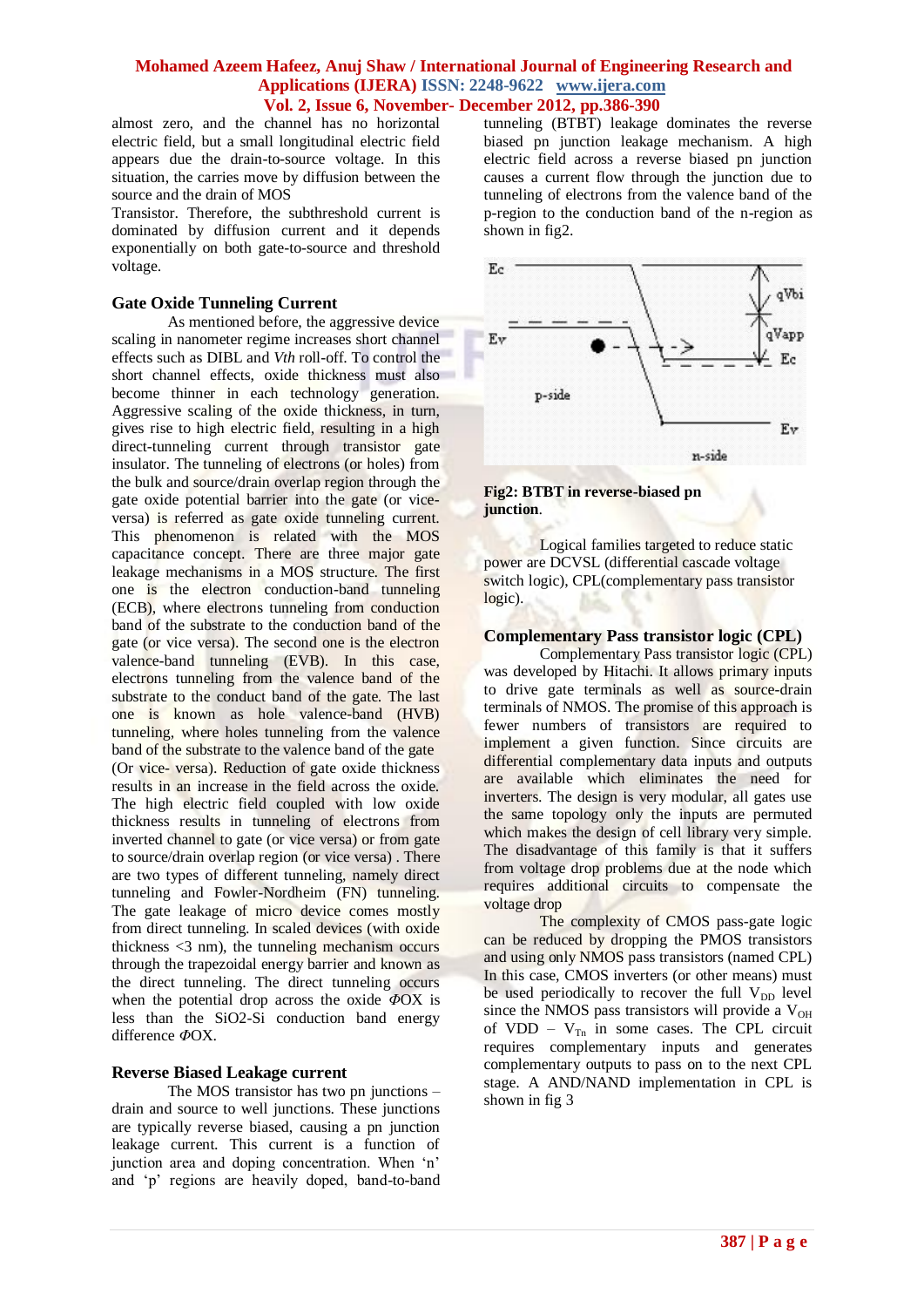

**Fig 3: CPL AND/NAND logic**

# **DCVSL (Differential cascade voltage switch logic)**

Cascade Voltage Switch Logic (CVSL) was developed in IBM as an improvement over the use of pseudo NMOS. It comes in two forms: single output and differential output (or Double rail). The later form of the logic is also called DCVSL (Differential Cascade Voltage Switch Logic). DCVSL is made of two N type switching networks, one implementing out and the other outbar, and of two P type transistors, connected in a cross-coupled combination to *Vdd,* used as pull-up devices. The advantage of DCVS logic is that both polarities of the output are represented, and thus inversion operation is not necessary. This eliminates the need for the inverter and makes this type of logic inherently faster.

One problem of DCVSL is that since PMOS transistors are the only pull-up devices, there may be a time window during which both the PMOS and the NMOS are ON. This situation will create a current from *Vdd* to ground node causing current spikes and additional delay. The block diagram is shown in fig4



**Fig4: Block diagram of DCVSL**

### **P-Type Circuits for reducing leakage current P-CPL and P-DCVSL**

There are three major mechanisms for direct tunneling in MOS devices, namely electron tunneling from the conduction band (ECB), electron tunneling from the valence band (EVB), And hole tunneling from the valance band (HVB). In NMOS, ECB controls the gate to channel tunneling current in inversion, whereas gate to body tunneling is controlled by EVB in depletion-inversion and ECB in accumulation. In Pchannel MOSs, HVB controls the gate to channel leakage in inversion, whereas gate-to-body leakage is controlled by EVB in depletion-inversion and ECB in accumulation. Since the barrier height for HVB (4.5eV) is considerably higher than the barrier height for ECB (3.1eV), the tunneling current associated with HVB is much less than the current associated with ECB. This results in a lower gate leakage current in PMOS than NMOS. Based on this fact, the circuits consist mostly of PMOS transistors can reduce gate leakage power. P-DCVSL and P-CPL inverter is shown in figure 5 and 6 respectively.







**Fig6: P-Type CPL inverter.**

# **II. PERFORMANCE TEST RESULTS**

| <b>Technol</b><br>ogy | Power(u<br>W) | <b>Static</b><br>Power(u<br>W) | Delay(<br>ns) | <b>PDP</b> |
|-----------------------|---------------|--------------------------------|---------------|------------|
| 90nm                  | 221.832       | 2.928                          | 1.998         | 443.<br>20 |
| 45nm                  | 80.898        | 0.669                          | 2.101         | 54.1<br>20 |
| 32nm                  | 37.571        | 0.462                          | 2.204         | 17.5<br>33 |

|  | Table 1: Performance comparison of PDCVSL |  |  |
|--|-------------------------------------------|--|--|
|  | full adder at 200MHZ                      |  |  |

| <b>Technol</b><br>ogy | Power(u<br>W) | <b>Static</b><br>Power(u<br>W) | Delay(<br>ns) | <b>PDP</b>  |
|-----------------------|---------------|--------------------------------|---------------|-------------|
| 90 <sub>nm</sub>      | 509.84        | 815.61                         | 2.606         | 1019.<br>68 |
| 45nm                  | 169.87        | 291.63                         | 2.486         | 420.1<br>34 |
| 32nm                  | 64.40         | 107.201                        | 3.109         | 202.2<br>19 |

**Table 2: Performance comparison of PCPL full adder at 200MHZ**

At 45nm, P-CPL can save 55% and 35%, and P-DCVSL can save 40% and 11% of static power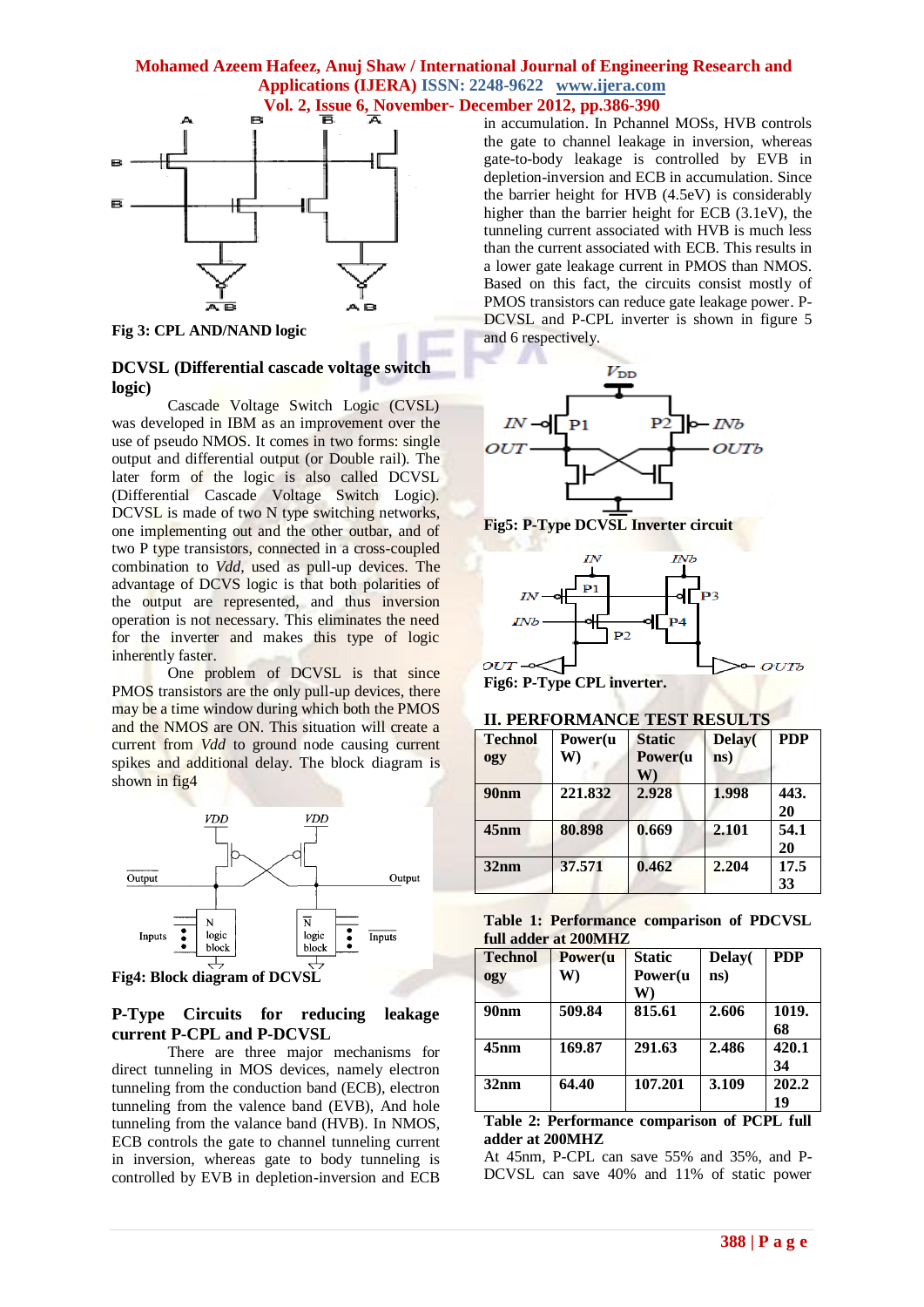consumption and total power respectively. At speed, because of using PMOS topology, P-type full adders have a slightly large delay. However, PDP of the PCPL full adder is the smallest among all full adders, since its static power consumption is reduced greatly.

|        | Il Counciscope (TM)                                                          | C <br>ж                              |
|--------|------------------------------------------------------------------------------|--------------------------------------|
| file   | <b>Tools</b><br>Help<br>ional<br>Ang<br>Window<br>ide                        |                                      |
| MS O   | 人名西 河河河 暗書 公園開窗 美美 鼓型恐怖<br>불통합식                                              |                                      |
| Graph® | रप्र                                                                         | <b>LER</b>                           |
| ε      | $1.0 -$<br>0.0<br>.10                                                        | v(5)<br>(9) : 100                    |
| ε      | 2.0<br>1.0<br>0.0<br>$-1.0$                                                  | v(a)<br>(9) : 100                    |
| ε      | 20<br>1.0<br>$0.0 -$<br>$-1.0$                                               | v(coutt)<br>$(V)$ : 1(1)             |
| ε      | 20<br>1.0<br>$0.0 -$<br>$-1.0$                                               | v(sumb)                              |
| ε      | 2.0<br>٦r<br>$1.0 -$<br>⊓⊓r<br>וחר<br>٦r<br>1.UU<br>٦r<br>٦r<br>0.0<br>$-10$ | $(N)$ : 100<br>vicout<br>$(V)$ : 100 |
| ε<br>ы | 20<br>$1.0 -$<br>0.0 <sub>1</sub>                                            | v(sum)<br>٠                          |
|        | ©9 ‡1]<br>圖<br>$\sim$<br>扇<br>$\mathbf{z}$<br>▲                              | <b>Casmos Scope</b>                  |



| Signal Axis Tools<br>Window Help<br>जिर<br>File<br>Graph<br>로이미니 XAC <i>키키키</i> 먹은 대표로운 후해 회전전화<br>e<br>12<br>C Graph D<br>770<br>ε<br>$0.0 -$<br>$-1.0$<br>2.0<br>1.0<br>ε<br>$0.0 -$<br>$-1.0$ | $(V)$ : $t(t)$<br>v(a)<br>$(V)$ : $I(1)$<br>v(touts)<br>40 Sprai Manager                                                           |
|--------------------------------------------------------------------------------------------------------------------------------------------------------------------------------------------------|------------------------------------------------------------------------------------------------------------------------------------|
|                                                                                                                                                                                                  |                                                                                                                                    |
|                                                                                                                                                                                                  |                                                                                                                                    |
|                                                                                                                                                                                                  |                                                                                                                                    |
|                                                                                                                                                                                                  |                                                                                                                                    |
| 20<br>1.0<br>лллллл<br>ε<br>$0.0 -$<br>$-1.0$                                                                                                                                                    | Ele Etable Signals<br>Nelp<br>$(N)$ : 1(1)                                                                                         |
| 20<br>1.0<br>ε<br>$0.0 -$<br>$-1.0$                                                                                                                                                              | 회<br>Open Plotiles<br>Squal filler<br>v(tumb)<br>Down Plotties<br>Potler<br>$1$ ca to<br>Display Plotiles<br>$21$ pdcycl#5.bO      |
| 2.0<br>$1.0 -$<br>TUTUTUT U<br>ε<br>0.0<br>$-1.0 -$                                                                                                                                              | $(N)$ : 1(1)<br>Setup.<br>vitout<br>Match All<br>٠<br>Close<br>п                                                                   |
| 2.0<br>ε<br>$1.0 -$<br>0.0                                                                                                                                                                       | $(V)$ : 1(1)<br>v(sum)                                                                                                             |
| nn<br>10s<br>40n<br>Alle<br>п<br>29 30<br>冊<br>ab                                                                                                                                                | 80n<br>70n<br>RO <sub>1</sub><br>$\overline{z}$<br>4 (2) policid \$3.90<br><b>Commission</b><br>Ele Signal<br>Fite(deline";")<br>노 |





**Fig9: Waveform of PDCVSL full adder in 32nm**



**Fig10: Waveform of PCPL full adder in 90nm**



**Fig11: Waveform of PCPL full adder in 45nm**



**Fig12: Waveform of PCPL full adder in 32nm**

# **III. CONCLUSION**

Based on the characteristic that the PMOS has low leakage current, P-type complementary pass-transistor logic (P-CPL) and P-type differential cascade voltage switch logic (PDCVSL) achieves considerable energy savings over the CMOS implementation. Although there is a little performance penalty, the static power can be